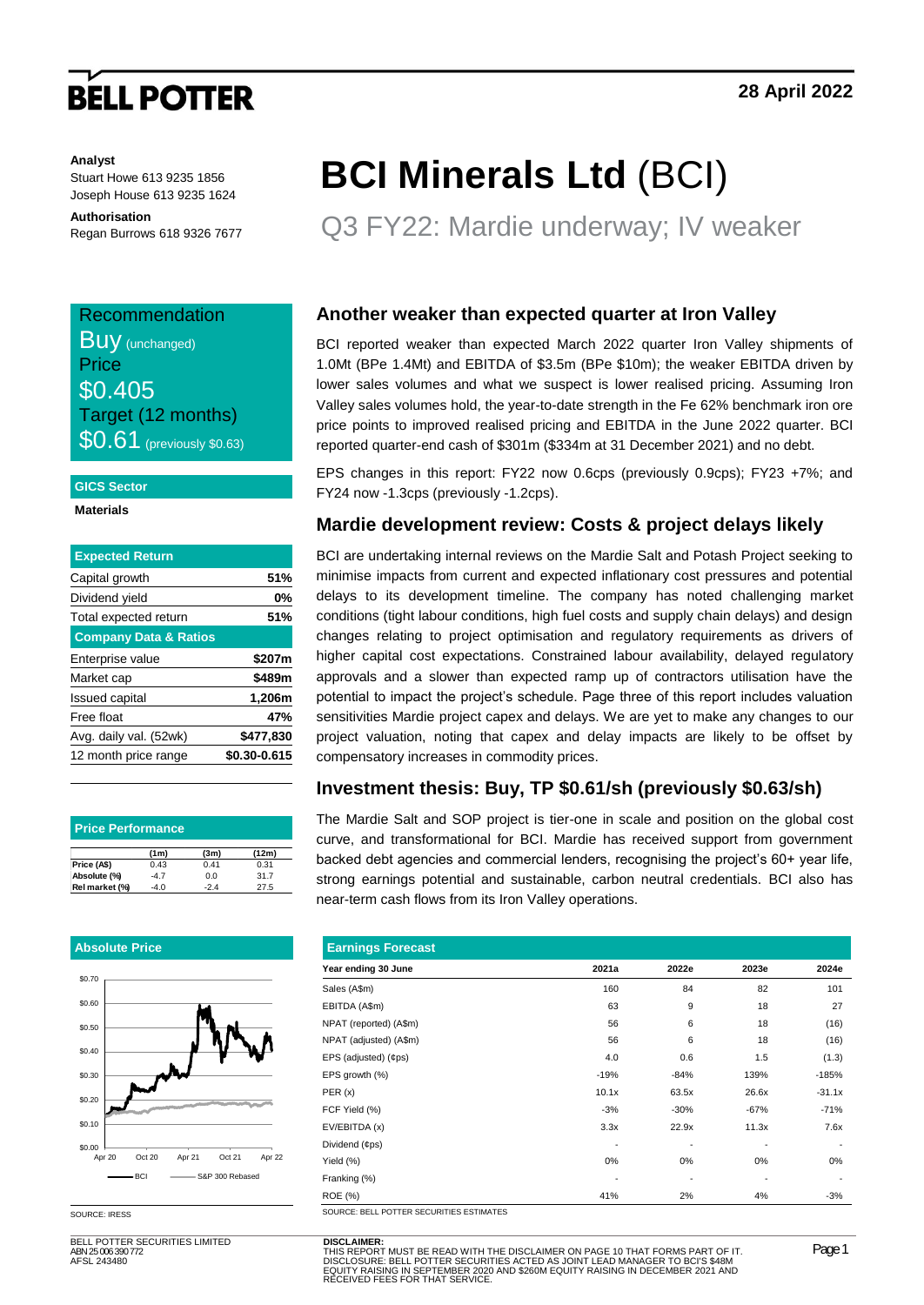## **Q3 FY22: Mardie underway; IV weaker**

| Table 1 - Quarterly summary                    |           |              |              |              |              |        |           |            |  |
|------------------------------------------------|-----------|--------------|--------------|--------------|--------------|--------|-----------|------------|--|
|                                                | Mar-21(a) | Jun-21 $(a)$ | Sep-21 $(a)$ | Dec-21 $(a)$ | Mar-22 $(a)$ | QoQ    | Mar-22(e) | (a) vs (e) |  |
| Iron Valley sales mt                           | 1.6       | 1.5          | l.5          | 1.4          | 1.0          | $-29%$ | 1.4       | $-29%$     |  |
| Iron Valley EBITDA A\$m                        | 20.2      | 32.2         | 3.5          | 1.8          | 3.5          | 94%    | 10.0      | $-65%$     |  |
| Average iron ore 62% Fe benchmark price \$US/t | 171.0     | 200          | 164          | 109          | 141          | 29%    |           |            |  |
| <b>A\$:U\$ FX</b>                              | 0.77      | 0.77         | 0.73         | 0.73         | 0.72         | $-1%$  |           |            |  |
| Average iron ore 62% Fe benchmark price \$A/t  | 221       | 260          | 223          | 150          | 195          | 30%    |           |            |  |
| Cash position A\$m                             | 76        | 79           | 87           | 334          | 301          |        |           |            |  |

RCE: COMPANY DATA AND BELL POTTER SECURITIES ESTIMATES



### **Key observations from the quarterly update**

- **Mardie main construction commences:** Major construction activities have commenced following receipt of Mining Leases during the quarter. Construction to date has been focused on pond development and the installation of the main seawater pump infrastructure.
- **Mardie cost development timeline review:** BCI are undertaking internal reviews (currently early stage) seeking to minimise inflationary cost pressures and schedule delay impacts on the four year Mardie construction period. These preliminary reviews have not been sufficiently advanced to provide an updated capital cost estimate or project development timeline. However, BCI have indicated the likelihood of materially higher capital expenditure requirements and an extension to the construction schedule.
- **Iron Valley weaker again:** Quarterly shipments were materially lower than the prior quarter and our expectation, and the weakest performance in at least the past 7 quarters. Quarterly EBITDA was also weaker than expected driven by weaker sales and what we expect is lower realised pricing. Year-to-date strength in the Fe 62% benchmark price (CFR China) points to a stronger June 2022 quarter with regard to EBITDA.
- **Balance sheet remains strong:** Quarter-end cash was \$301m (down from \$334m in the prior quarter), with draw down on cash from Mardie capital cost requirements. BCI is progressing discussion with lenders to organise a corporate debt facility secured against Iron Valley cash flows. At quarter-end, the market value of BCI's 26.3m shares in Highfield Resources Limited (HFR) and 31.1m shares in Agrimin Ltd (AMN) were \$15.3m and \$41.1m, respectively.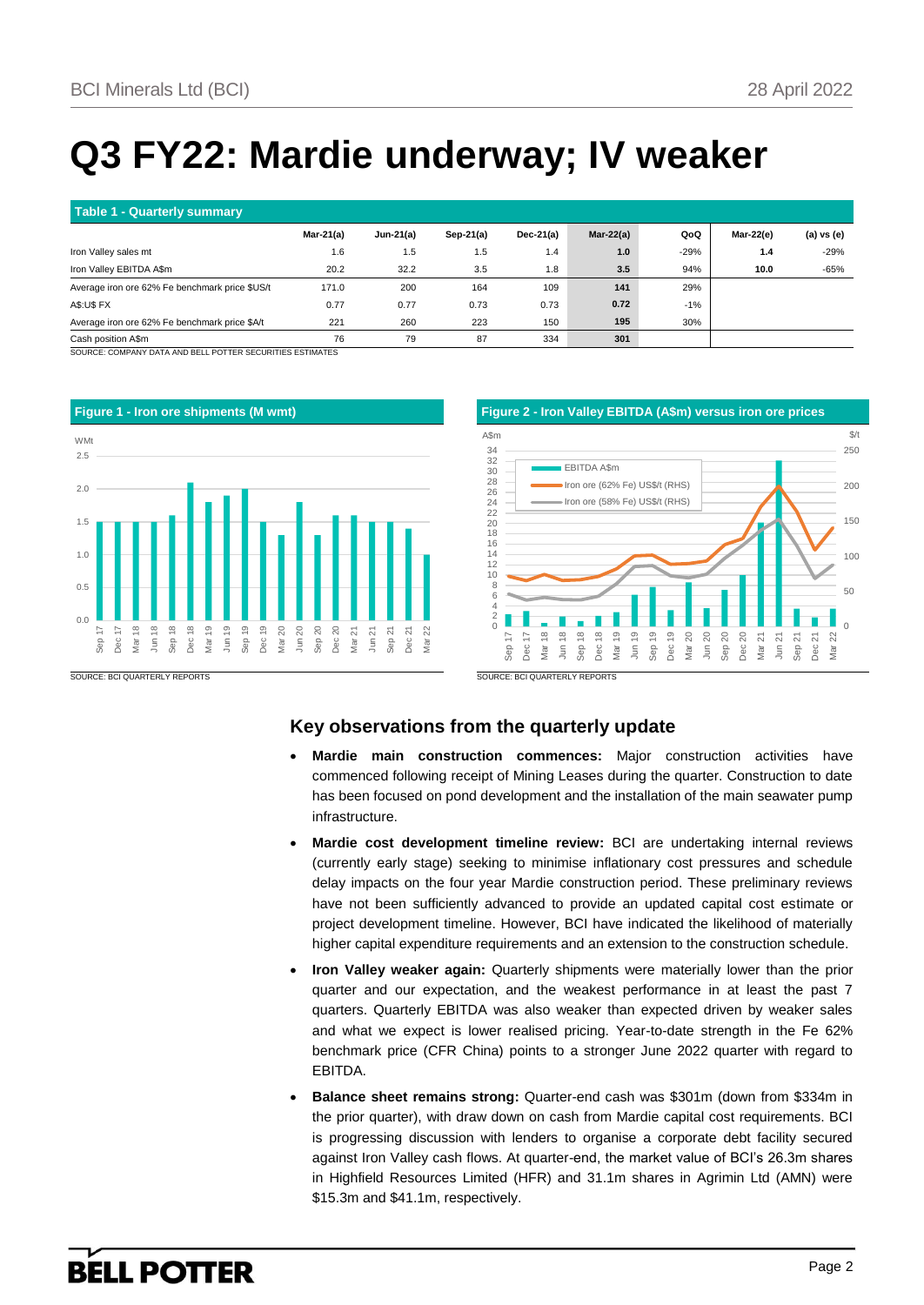### **Mardie project capex & delay valuation sensitivities**

BCI has indicated that high likelihood of a material increase to Mardie project capital cost estimates and delays to the overall project schedule.

The following tables show the impact of increases in capital costs and project delays on our Mardie project and BCI listed entity valuations.

We have not made any changes to our base case Mardie valuation. Capital cost increases and the impact of delays are likely to be offset by compensatory increases in salt and SOP commodity prices; it would be asymmetric to only factor in higher capital costs and delays.

| Table 2 - Mardie project valuation scenarios \$m                                       |     |     |     |     |     |  |  |  |  |  |  |
|----------------------------------------------------------------------------------------|-----|-----|-----|-----|-----|--|--|--|--|--|--|
| <b>Capital cost increase</b><br>$+5%$<br>$+10%$<br>$+20%$<br>$+15%$<br>Base case       |     |     |     |     |     |  |  |  |  |  |  |
| First salt delay                                                                       |     |     |     |     |     |  |  |  |  |  |  |
| Base case                                                                              | 466 | 429 | 405 | 367 | 342 |  |  |  |  |  |  |
| 1 year                                                                                 | 424 | 390 | 368 | 333 | 311 |  |  |  |  |  |  |
| 385<br>303<br>334<br>354<br>282<br>2 years<br>COUDCE, DELL DOTTED CECUDITIES ESTIMATES |     |     |     |     |     |  |  |  |  |  |  |

CE: BELL POTTER SECURITIES ESTIMATES

| Table 3 - BCI valuation scenarios \$/sh                                          |      |      |      |      |      |  |  |  |  |  |  |
|----------------------------------------------------------------------------------|------|------|------|------|------|--|--|--|--|--|--|
| <b>Capital cost increase</b><br>$+20%$<br>$+5%$<br>$+10%$<br>$+15%$<br>Base case |      |      |      |      |      |  |  |  |  |  |  |
| First salt delay                                                                 |      |      |      |      |      |  |  |  |  |  |  |
| Base case                                                                        | 0.61 | 0.58 | 0.56 | 0.54 | 0.52 |  |  |  |  |  |  |
| 1 year                                                                           | 0.58 | 0.55 | 0.54 | 0.51 | 0.50 |  |  |  |  |  |  |
| 0.55<br>0.53<br>0.51<br>0.47<br>0.49<br>2 years                                  |      |      |      |      |      |  |  |  |  |  |  |
| SOURCE: BELL POTTER SECURITIES ESTIMATES                                         |      |      |      |      |      |  |  |  |  |  |  |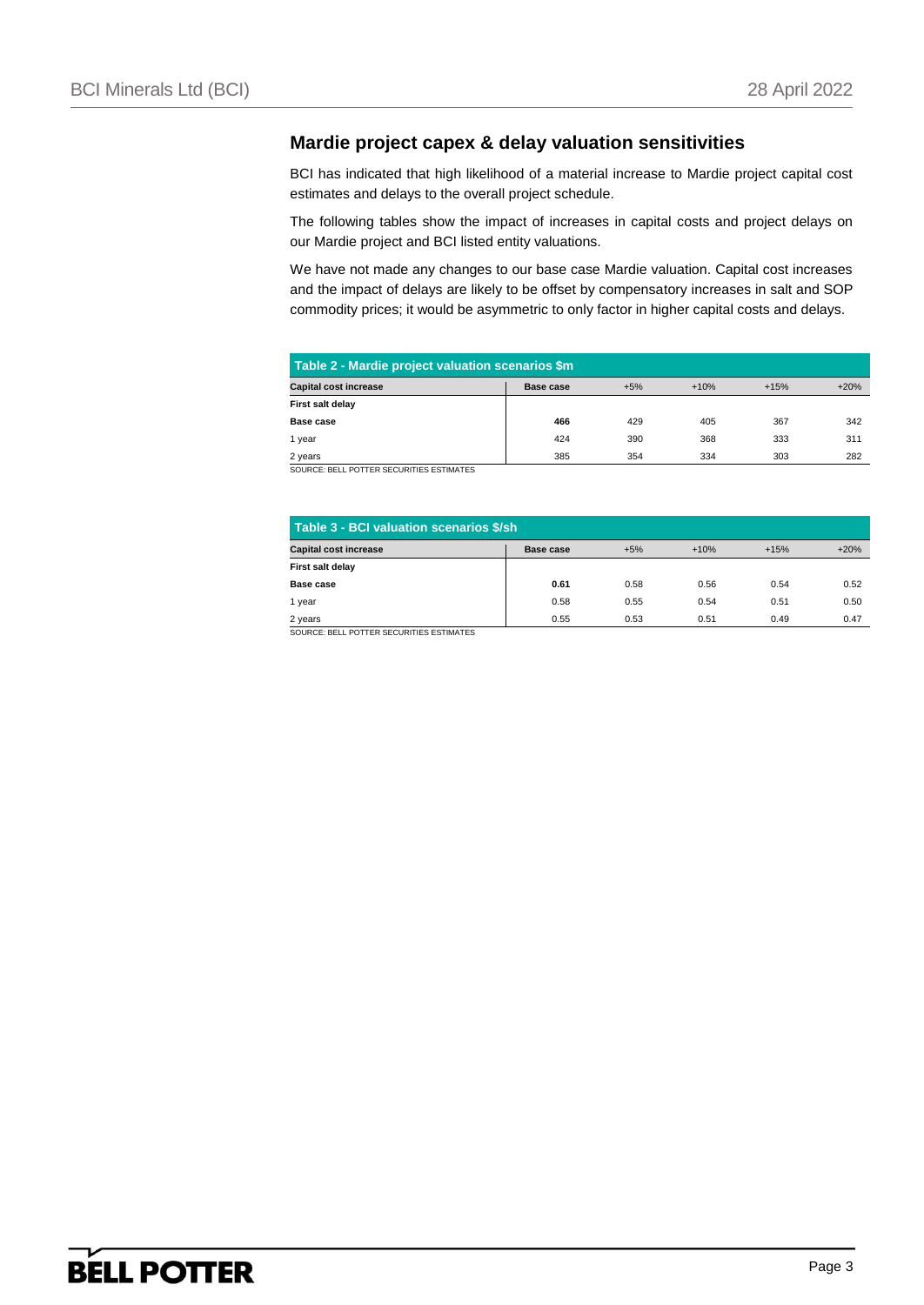#### **Historical and expected Iron ore price**

The following chart represents historical and expected iron ore prices (62% Fe, CFR China). Benchmark prices have recovered 61% from recent lows to currently US\$141/t. We expect prices to average US\$140/t in 1H 2022, US\$120/t in 2H 2022 and US\$95/t (real) in the long term.



SOURCE: BLOOMBERG, CONSENSUS ECONOMICS & BELL POTTER SECURITIES ESTIMATES

### **Price volatility and quality discount impact Iron Valley EBITDA**

The charts below outline historical China delivered index prices for 62% Fe and 58% Fe iron ore products and the grade discount implied.

- Grade (and quality) discounts increased throughout 2021, reaching levels not seen since late 2018. Iron Valley ore pricing is adjusted for its lower iron content and other value in use parameters.
- Iron Valley's relatively small sales volumes (around 1.5Mt per quarter) translates to only a couple of shipments per month. The timing of these shipments has a large impact on realised prices. Recent price volatility has impacted iron ore shipments valued at their destination in a significantly weaker iron ore price environment.

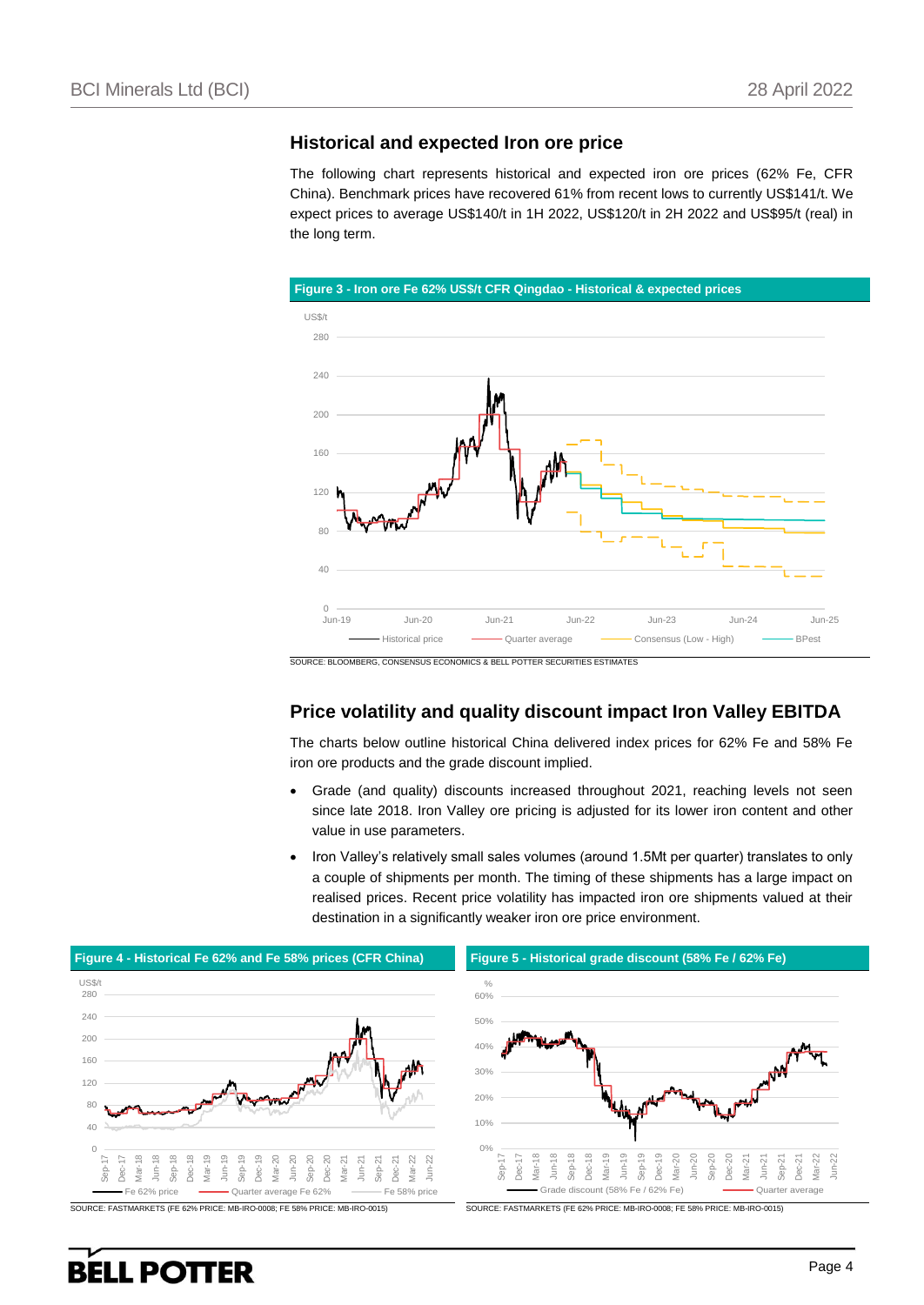## **Earnings change & valuation summary**

### **Changes to earnings estimates**

We have updated our BCI financial model, incorporating the March 2022 quarterly update and made the following adjustments:

- Lowered our forward Iron Valley quarterly shipment assumptions through Life of Mine;
- Lowered our price realisation assumptions for the June 2022 quarter and in FY23; and
- Upgraded our benchmark iron price assumptions in the June 2022 quarter by +27% to US\$140/t and +13% in FY23 to US\$110/t.

| Table 4 - Changes to earnings estimates |                          |                          |                          |            |       |       |        |       |       |
|-----------------------------------------|--------------------------|--------------------------|--------------------------|------------|-------|-------|--------|-------|-------|
|                                         | <b>Previous</b>          |                          |                          | <b>New</b> |       |       | Change |       |       |
| Year ending 30 Jun                      | 2022e                    | 2023e                    | 2024e                    | 2022e      | 2023e | 2024e | 2022e  | 2023e | 2024e |
| Production (wmt)                        | 5.7                      | 6.0                      | 6.0                      | 5.5        | 5.8   | 5.8   | $-4%$  | $-3%$ | $-4%$ |
| Iron ore price (62% CFR China) (US\$/t) | 123                      | 98                       | 95                       | 139        | 110   | 95    | 12%    | 13%   | 0%    |
| Sales (A\$m)                            | 78                       | 72                       | 104                      | 84         | 82    | 101   | 8%     | 13%   | $-3%$ |
| EBITDA (A\$m)                           | 12                       | 17                       | 28                       | 9          | 18    | 27    | $-23%$ | 7%    | $-3%$ |
| NPAT (reported) (A\$m)                  | 9                        | 17                       | (15)                     | 6          | 18    | (16)  | $-29%$ | 7%    | na    |
| NPAT (adjusted) (A\$m)                  | 9                        | 17                       | (15)                     | 6          | 18    | (16)  | $-29%$ | 7%    | na    |
| EPS (adjusted) (¢ps)                    | 0.9                      | 1.4                      | (1.2)                    | 0.6        | 1.5   | (1.3) | $-29%$ | 7%    | na    |
| Dividend (¢ps)                          | $\overline{\phantom{a}}$ | $\overline{\phantom{a}}$ | $\overline{\phantom{a}}$ | ٠          | ٠     |       | 0%     | 0%    | 0%    |
| Valuation (\$/sh)                       | 0.63                     |                          |                          | 0.61       |       |       | $-3%$  |       |       |

SOURCE: COMPANY DATA AND BELL POTTER SECURITIES ESTIMATES

### **Risked valuation summary**

The table below outlines our BCI sum of the parts valuation. Our Buy recommendation and \$0.61/sh Target Price is unchanged.

|                                              | <b>Previous</b> | <b>New</b> |
|----------------------------------------------|-----------------|------------|
| Mardie Salt & Potash project (unrisked) \$m  | 466             | 466        |
| Risk discount to account for project stage % | 10%             | 10%        |
| Mardie Salt & Potash project (risked) \$m    | 419             | 419        |
| Iron Valley agreement \$m                    | 88              | 79         |
| Value of core projects (risked) \$m          | 508             | 498        |
| Other assets \$m                             | 33              | 46         |
| Corporate & admin \$m                        | $-80$           | -80        |
| Enterprise value (risked) \$m                | 461             | 464        |
| Net debt / (cash) \$m                        | $-304$          | $-282$     |
| Equity value (risked, undiluted) \$m         | 765             | 746        |
|                                              |                 |            |
| Current shares on issue m                    | 1,206           | 1.206      |
| In the money options & rights m              | 17              | 17         |
| Assumed capital raising dilution m           |                 |            |
| Diluted shares on issue m                    | 1,223           | 1,223      |
|                                              |                 |            |
| Net debt / (cash) (including raising) A\$m   | $-304$          | $-282$     |
|                                              |                 |            |
| Equity value (risked, diluted) \$m           | 765             | 746        |
| Equity value (risked, diluted) \$/sh         | \$0.63/sh       | \$0.61/sh  |
|                                              |                 |            |
| Current share price                          |                 | \$0.405/sh |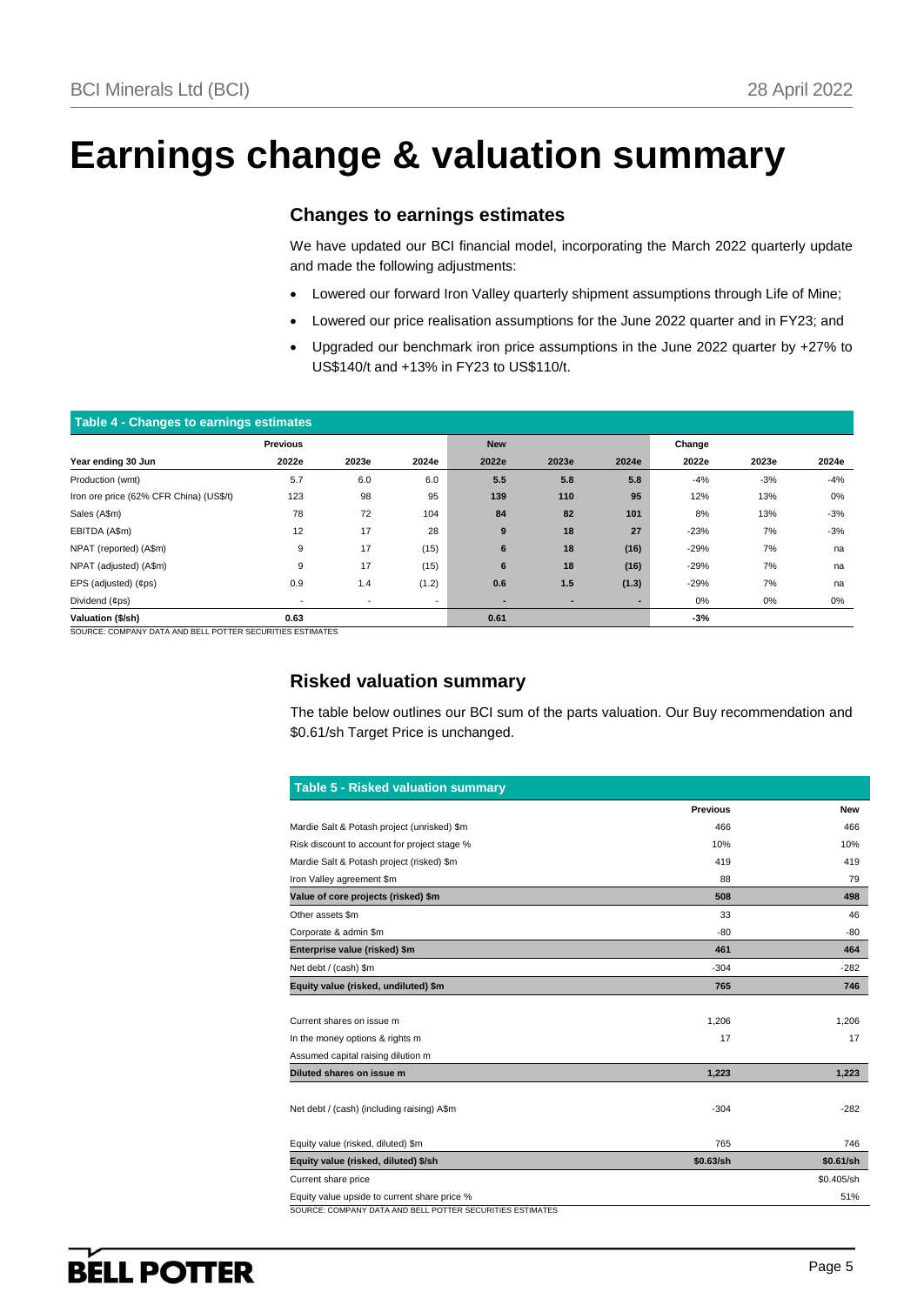# **BCI Minerals Ltd (BCI)**

### **Company description**

BCI's key assets are the Mardie Salt and SOP project and a portfolio of iron ore tenements. A DFS on Mardie was published in July 2020 outlining a project capable of producing 4.4Mtpa salt and 120ktpa SOP and with a pre-tax NPV (7% discount rate) of \$1,197m. BCI's key iron ore asset is its Iron Valley Resource which is mined under agreement by Mineral Resources Ltd (MIN) and provides a royalty-like earnings stream. BCI also has a number of royalty agreements on other iron ore tenements at earlier stages of development.

### **Investment thesis: Buy, TP \$0.61/sh (previously \$0.63/sh)**

The Mardie Salt and SOP project is tier-one in scale and position on the global cost curve, and transformational for BCI. Mardie has received support from government backed debt agencies and commercial lenders, recognising the project's 60+ year life, strong earnings potential and sustainable, carbon neutral credentials. BCI also has near-term cash flows from its Iron Valley operations.

### **Valuation methodology**

Principal inputs into our valuation of BCI are discounted cash flow models of:

- Mardie Salt & SOP project, applying parameters consistent with the July 2020 DFS, however, using more conservative discount rate and foreign exchange assumptions and a risk discount applied to account for project stage.
- Iron Valley agreement with MIN, operating at on average 7.6Mtpa and generating annual EBITDA of around \$13m until 2030 assuming a long term iron ore price of US\$75/t (real).
- Other assets assessed on the basis of the royalty agreement, the in-ground value of the iron ore and a discount to account for risks associated with timing and development.
- Corporate costs and tax assets.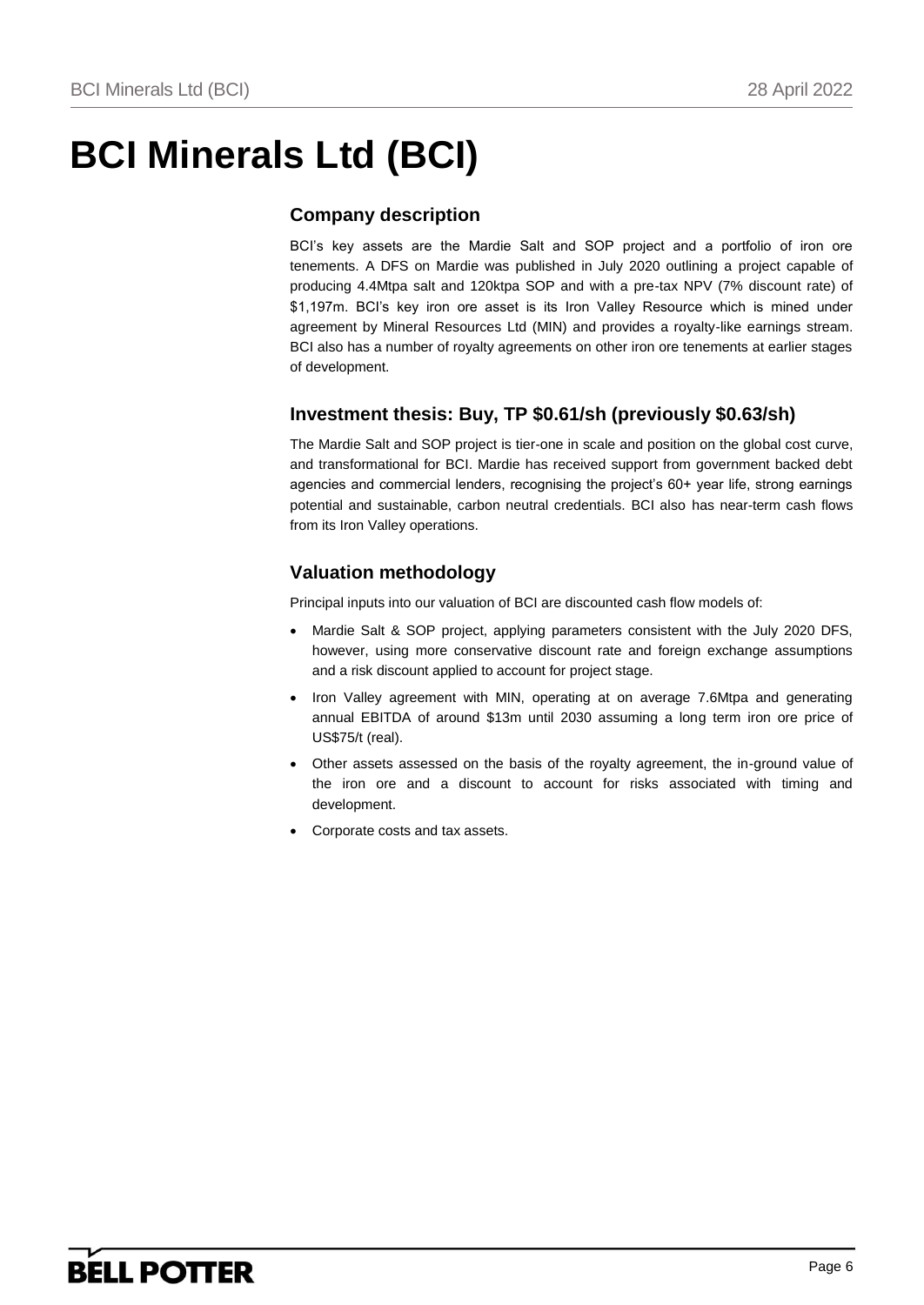## **Investment risks**

Risks include, but are not limited to:

- Commodity price and exchange rate fluctuations. The future earnings and valuations of exploration, development and operating resources companies are subject to fluctuations in underlying commodity prices and foreign currency exchange rates.
- Infrastructure access. Bulk commodity producers are particularly reliant upon access to transport infrastructure. Access to infrastructure is often subject to contractual agreements, permits, and capacity allocations. Agreements are typically long-term in nature (+10 years). Infrastructure can be subject to outages as a result of weather events or the actions of third party providers.
- Operating and capital cost fluctuations. Markets for exploration, development and mining inputs can fluctuate widely and cause significant differences between planned and actual operating and capital costs. Key operating costs are linked to energy and labour markets.
- Resource growth and mine life extensions. Future earnings forecasts and valuations may rely upon resource and reserve growth to extend mine lives.
- Sovereign risks. Mining companies' assets can be located in countries other than Australia and are subject to the sovereign risks of that country.
- Regulatory changes risks. Changes to the regulation of infrastructure and taxation (among other things) can impact the earnings and valuation of mining companies.
- Environmental risks. Resources companies are exposed to risks associated with environmental degradation as a result of their exploration and mining processes. Fossil fuel producers (coal) may be particularly exposed to the environmental risks of end markets including the electricity generation and steel production industries.
- Operating and development risks. Resources companies' assets are subject to risks associated with their operation and development. Risks for each company can be heightened depending on method of operation (e.g. underground versus open pit mining) or whether it is a single operation company. Development assets can be subject to approvals timelines or weather events, causing delays to commissioning and commercial production.
- Occupational health and safety risks. Resources companies are particularly exposed to OH&S risks given the physical nature and human resource intensity of operating assets.
- Funding and capital management risks. Funding and capital management risks can include access to debt and equity finance, maintaining covenants on debt finance, managing dividend payments, and managing debt repayments.
- Merger/acquisition risks. Risks associated with value transferred during merger and acquisition activity.
- COVID-19 risks: Resources companies' rely on freedom of movement of workforces, functioning transport routes, reliable logistics services including road, rail, aviation and ports in order to maintain operations and get their products to market. They also rely on liquid, functioning markets to sell their products. Measures being put in place to combat the COVID-19 pandemic are posing risks to these conditions.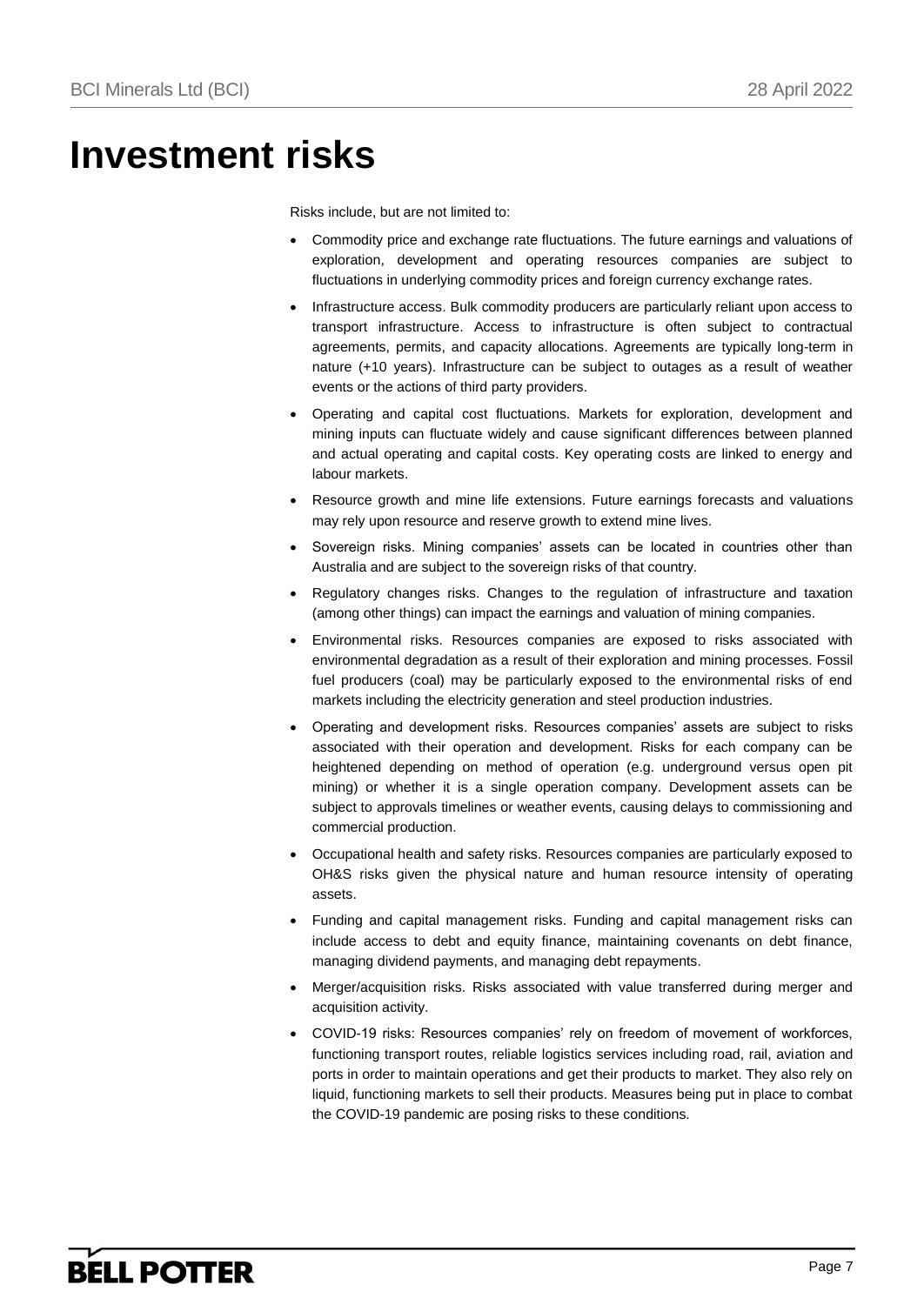## **BCI Minerals Ltd** as at 28 April 2022

## BCI Minerals Ltd (BCI) 28 April 2022 Target (12 months) \$0.61 April 2022 Target (12 months) \$0.61 April 2022 Recommendation Buy Price \$0.405

**Date 28/04/22 Bell Potter Securities**

#### **Table 6 - Financial summary**

| Date                                           |               |                | 28/04/22         |           |                |                |                                                                                 |               |         |         |                                                          | <b>Bell Potter Securities</b> |          |
|------------------------------------------------|---------------|----------------|------------------|-----------|----------------|----------------|---------------------------------------------------------------------------------|---------------|---------|---------|----------------------------------------------------------|-------------------------------|----------|
| Price                                          | A\$/sh        |                | 0.41             |           |                |                |                                                                                 |               |         |         | Stuart Howe (showe@bellpotter.com.au, +61 3 9235 1856)   |                               |          |
| <b>Target price</b>                            | A\$/sh        |                | 0.60             |           |                |                |                                                                                 |               |         |         | Joseph House (jhouse@bellpotter.com.au, +61 3 9235 1624) |                               |          |
| <b>PROFIT AND LOSS</b>                         |               |                |                  |           |                |                | <b>FINANCIAL RATIOS</b>                                                         |               |         |         |                                                          |                               |          |
| Year ending 30 June                            | Unit          | 2020a          | 2021a            | 2022e     | 2023e          | 2024e          | Year ending 30 June                                                             | Unit          | 2020a   | 2021a   | 2022e                                                    | 2023e                         | 2024e    |
| Revenue                                        | \$m           | 77             | 160              | 84        | 82             | 101            | <b>VALUATION</b>                                                                |               |         |         |                                                          |                               |          |
| Expenses                                       | \$m           | (62)           | (97)             | (64)      | (63)           | (74)           | EPS                                                                             | Ac/sh         | 4.9     | 4.0     | 0.6                                                      | 1.5                           | (1.3)    |
| <b>EBITDA</b>                                  | \$m           | 15             | 63               | 9         | 18             | 27             | EPS growth (Acps)                                                               | %             | 52%     | $-19%$  | $-84%$                                                   | 139%                          | $-185%$  |
| Depreciation & amortisation                    | \$m           | (6)            | (7)              | (3)       |                | (16)           | PER                                                                             | $\mathbf{x}$  | 8.2x    | 10.1x   | 63.5x                                                    | 26.6x                         | $-31.1x$ |
| EBIT                                           | \$m           | 9              | 56               | 6         | 18             | 11             | <b>DPS</b>                                                                      | Ac/sh         |         |         |                                                          |                               |          |
| Net interest expense                           | \$m           | $\Omega$       | $\,0\,$          | $\pmb{0}$ |                | (27)           | Franking                                                                        | $\%$          | 0%      | 0%      | 0%                                                       | 0%                            | 0%       |
| Profit before tax                              | \$m           | 10             | 56               | 6         | 18             | (16)           | Yield                                                                           | %             | 0%      | 0%      | 0%                                                       | 0%                            | 0%       |
| Tax expense                                    | <b>Sm</b>     |                |                  |           |                |                | FCF/share                                                                       | Ac/sh         | 2.0     | (1.4)   | (12.0)                                                   | (27.1)                        | (28.8)   |
| <b>NPAT</b> (reported)                         | \$m           | 10             | 56               | 6         | 18             | (16)           | FCF yield                                                                       | $\%$          | 5%      | $-3%$   | $-30%$                                                   | $-67%$                        | $-71%$   |
| <b>NPAT</b> (adjusted)                         | \$m           | 20             | 56               | 6         | 18             | (16)           | EV/EBITDA                                                                       | x             | 14.5x   | 3.4x    | 24.0x                                                    | 11.9x                         | 8.0x     |
|                                                |               |                |                  |           |                |                | <b>LIQUIDITY &amp; LEVERAGE</b>                                                 |               |         |         |                                                          |                               |          |
| <b>CASH FLOW STATEMENT</b>                     |               |                |                  |           |                |                | Net debt / (cash)                                                               | \$m           | (42)    | (79)    | (197)                                                    | 159                           | 507      |
| Year ending 30 June                            | Unit          | 2020a          | 2021a            | 2022e     | 2023e          | 2024e          | Net debt / Equity                                                               | $\%$          | $-40%$  | $-46%$  | $-43%$                                                   | 34%                           | 111%     |
| OPERATING CASH FLOW                            |               |                |                  |           |                |                | Net debt / Net debt + Equity                                                    | %             | $-66%$  | $-85%$  | $-77%$                                                   | 25%                           | 53%      |
| Receipts from customers                        | \$m           | 82             | $121$            | 138       | 87             | 89             | Net debt / EBITDA                                                               | X             | $-2.8x$ | $-1.3x$ | $-21.8x$                                                 | 8.7x                          | 18.7x    |
| Payments to suppliers and employees            | \$m           | (78)           | (112)            | (103)     | (72)           | (57)           | EBITDA /net int expense                                                         | X             | 35.0x   | 226.4x  | 65.6x                                                    | 0.0x                          | $-1.0x$  |
| Tax paid                                       | \$m           |                |                  |           |                |                | <b>PROFITABILITY RATIOS</b>                                                     |               |         |         |                                                          |                               |          |
| Net interest                                   | \$m           | $\mathbf 0$    | $\,0\,$          | $\pmb{0}$ | ÷,             | (27)           | EBITDA margin                                                                   | $\%$          | 20%     | 40%     | 11%                                                      | 22%                           | 27%      |
| Other                                          | <b>Sm</b>     |                |                  | (0)       |                |                | EBIT margin                                                                     | $\frac{9}{6}$ | 12%     | 35%     | 7%                                                       | 22%                           | 11%      |
| Operating cash flow                            | \$m           | 4              | $\boldsymbol{9}$ | 35        | 15             | 5              | Return on assets                                                                | %             | 7%      | 31%     | 2%                                                       | 2%                            | $-1%$    |
| <b>INVESTING CASH FLOW</b>                     |               |                |                  |           |                |                | Return on equity                                                                | $\%$          | 9%      | 41%     | 2%                                                       | 4%                            | $-3%$    |
| Capex                                          | <b>Sm</b>     | (7)            | (17)             | (155)     | (342)          | (352)          |                                                                                 |               |         |         |                                                          |                               |          |
| Disposal of assets                             | \$m           | 11             |                  | (0)       |                |                | <b>ASSUMPTIONS - Prices (nominal)</b>                                           |               |         |         |                                                          |                               |          |
| Other                                          | Sm            |                | $\mathsf 0$      | (0)       |                |                | Year ending 30 June                                                             | Unit          | 2020a   | 2021a   | 2022e                                                    | 2023e                         | 2024e    |
| Investing cash flow                            | \$m           | 3              | (17)             | (155)     | (342)          | (352)          | Iron ore price (62% CFR China)                                                  | US\$/t        | 94      | 155     | 139                                                      | 110                           | 95       |
| <b>FINANCING CASH FLOW</b>                     |               |                |                  |           |                |                | Salt price (CFR Asia)                                                           | US\$/t        |         |         |                                                          |                               | 45       |
| Debt proceeds/(repayments)                     | \$m           |                | J.               |           | 531            | 225            | SOP price (FOB Australia)                                                       | US\$/t        |         |         |                                                          |                               |          |
| Dividends paid                                 | \$m           |                |                  |           |                |                | FX                                                                              | US\$/A\$      | 0.67    | 0.75    | 0.73                                                     | 0.73                          | 0.73     |
| Proceeds from share issues (net)               | \$m           |                | 46               | 256       |                |                |                                                                                 |               |         |         |                                                          |                               |          |
| Other                                          | Sm            |                | (0)              | (0)       | ż              |                | <b>ASSUMPTIONS - Sales (equity)</b>                                             |               |         |         |                                                          |                               |          |
| Financing cash flow                            | \$m           |                | 46               | 256       | 531            | 225            | Year ending 30 June                                                             | Unit          | 2020a   | 2021a   | 2022e                                                    | 2023e                         | 2024e    |
| Change in cash                                 | $\mathsf{Sm}$ | 34             | 42               | 79        | 215            | 420            | Iron ore sales                                                                  | Mt            | 7.2     | 6.0     | 5.5                                                      | 5.8                           | 5.8      |
| Free cash flow                                 | <b>Sm</b>     | 8              | (8)              | (120)     | (327)          | (348)          | Salt sales                                                                      | Mt            |         |         |                                                          |                               | 0.5      |
|                                                |               |                |                  |           |                |                | SOP sales                                                                       | kt            |         |         |                                                          |                               |          |
| <b>BALANCE SHEET</b>                           |               |                |                  |           |                |                |                                                                                 |               |         |         |                                                          |                               |          |
| Year ending 30 June                            | Unit          | 2020a          | 2021a            | 2022e     | 2023e          | 2024e          | <b>SEGMENT EBITDA</b>                                                           |               |         |         |                                                          |                               |          |
| <b>ASSETS</b>                                  |               |                |                  |           |                |                | Year ending 30 June                                                             | Unit          | 2020a   | 2021a   | 2022e                                                    | 2023e                         | 2024e    |
| Cash                                           | \$m           | 42             | 79               | 215       | 420            | 297            | Iron Valley                                                                     | \$m           | 21      | 70      | 30                                                       | 26                            | 21       |
| Receivables                                    | \$m           | 16             | 56               | 18        | 12             | 24             | Mardie Salt & SOP                                                               | \$m           |         |         | (11)                                                     |                               | 15       |
| Inventories                                    | \$m           |                |                  |           |                |                | Other                                                                           | \$m           | (6)     | (6)     | (10)                                                     | (8)                           | (8)      |
| Capital assets                                 | \$m           | 46             | 59               | 215       | 557            | 893            | Total                                                                           | \$m           | 15      | 63      | 9                                                        | 18                            | 27       |
| Other assets                                   | \$m           | 32             | 33               | 69        | 98             | 98             |                                                                                 |               |         |         |                                                          |                               |          |
| <b>Total assets</b>                            | \$m           | 136            | 228              | 517       | 1,087          | 1,313          | <b>VALUATION</b>                                                                |               |         |         |                                                          |                               |          |
| <b>LIABILITIES</b>                             |               |                |                  |           |                |                | Shares on issue m                                                               |               |         |         |                                                          |                               | 1,206    |
| Creditors                                      | Sm            | 18             | 38               | 27        | 19             | 36             | Shares and rights on issue m                                                    |               |         |         |                                                          |                               | 1,223    |
| Borrowings                                     | Sm            |                |                  | 18        | 579            | 804            | Valuation                                                                       |               |         |         |                                                          | A\$m                          | A\$/sh   |
| Provisions                                     | \$m           | 12             | 16               | 16        | 16             | 16             | Mardie Salt & Potash project (unrisked)                                         |               |         |         | \$466m                                                   |                               |          |
| Other liabilities                              | \$m           | $\overline{1}$ | $\overline{a}$   | $\,2$     | $\overline{2}$ | $\overline{2}$ | Risk discount to account for project stage                                      |               |         |         | 10%                                                      |                               |          |
| <b>Total liabilities</b>                       | \$m           | 32             | 55               | 63        | 615            | 857            | Mardie Salt & Potash project (risked)                                           |               |         |         |                                                          | \$419m                        |          |
| <b>NET ASSETS</b>                              | \$m           |                |                  |           |                |                | Iron Valley agreement                                                           |               |         |         |                                                          | \$79m                         |          |
|                                                | <b>Sm</b>     | 267            | 313              | 570       | 570            | 570            | Value of core projects (risked)                                                 |               |         |         |                                                          | \$498m                        |          |
| Share capital<br>Reserves                      | \$m           | 5              | 6                | 24        | 24             | 24             | Other assets                                                                    |               |         |         |                                                          | \$46m                         |          |
|                                                | \$m           |                |                  |           |                |                |                                                                                 |               |         |         |                                                          | $-$ \$80m                     |          |
| Accumulated losses<br>Non-controlling interest | <b>Sm</b>     | (169)          | (147)            | (140)     | (122)          | (138)          | Corporate & admin<br>Enterprise value (risked)                                  |               |         |         |                                                          | \$464m                        |          |
| <b>SHAREHOLDER EQUITY</b>                      |               | 104            | 173              | 454       | 472            |                |                                                                                 |               |         |         |                                                          | $-$ \$271m                    |          |
| Weighted average shares                        | \$m<br>m      | 399            | 548              | 1.004     | 1.206          | 456<br>1,206   | Net debt / (cash) (including raising)<br>Equity value of core projects (risked) |               |         |         |                                                          | \$735m                        | \$0.6/sh |
|                                                |               |                |                  |           |                |                |                                                                                 |               |         |         |                                                          |                               |          |

| rnce                                | A3/30                                                      |                | <b>v.</b> 4      |                |                |                         |                                            |                           |         | Stuart Line (Strome @Deliporter corrigual +0.1 3 3233 1990) |                  |              |               |
|-------------------------------------|------------------------------------------------------------|----------------|------------------|----------------|----------------|-------------------------|--------------------------------------------|---------------------------|---------|-------------------------------------------------------------|------------------|--------------|---------------|
| Target price                        | A\$/sh                                                     |                | 0.60             |                |                |                         |                                            |                           |         | Joseph House (jhouse@bellpotter.com.au, +61 3 9235 1624)    |                  |              |               |
| <b>PROFIT AND LOSS</b>              |                                                            |                |                  |                |                |                         | <b>FINANCIAL RATIOS</b>                    |                           |         |                                                             |                  |              |               |
| Year ending 30 June                 | Unit                                                       | 2020a          | 2021a            | 2022e          | 2023e          | 2024e                   | Year ending 30 June                        | Unit                      | 2020a   | 2021a                                                       | 2022e            | 2023e        | 2024e         |
| Revenue                             | $\mathsf{Sm}% _{\mathsf{C}}^{\mathsf{C}}(\mathcal{N}_{0})$ | 77             | 160              | 84             | 82             | 101                     | <b>VALUATION</b>                           |                           |         |                                                             |                  |              |               |
| Expenses                            | \$m                                                        | (62)           | (97)             | (64)           | (63)           | (74)                    | EPS                                        | Ac/sh                     | 4.9     | 4.0                                                         | 0.6              | 1.5          | (1.3)         |
| EBITDA                              | \$m                                                        | 15             | 63               | 9              | 18             | 27                      | EPS growth (Acps)                          | $\%$                      | 52%     | $-19%$                                                      | $-84%$           | 139%         | $-185%$       |
| Depreciation & amortisation         | \$m                                                        | (6)            | (7)              | (3)            |                | (16)                    | PER                                        | $\mathsf{x}$              | 8.2x    | 10.1x                                                       | 63.5x            | 26.6x        | $-31.1x$      |
| EBIT                                | <b>Sm</b>                                                  | 9              | 56               | 6              | 18             | 11                      | <b>DPS</b>                                 | Ac/sh                     |         |                                                             |                  |              |               |
| Net interest expense                | <b>Sm</b>                                                  | $\mathbf 0$    | $\mathbf 0$      | $\mathbf 0$    | ÷,             | (27)                    | Franking                                   | $\%$                      | 0%      | 0%                                                          | 0%               | 0%           | 0%            |
| Profit before tax                   | \$m                                                        | 10             | 56               | 6              | 18             | (16)                    | Yield                                      | $\%$                      | 0%      | 0%                                                          | 0%               | 0%           | 0%            |
| Tax expense                         | \$m                                                        |                |                  |                |                |                         | FCF/share                                  | Ac/sh                     | 2.0     | (1.4)                                                       | (12.0)           | (27.1)       | (28.8)        |
| <b>NPAT</b> (reported)              | \$m                                                        | 10             | 56               | 6              | 18             | (16)                    | FCF yield                                  | $\%$                      | 5%      | $-3%$                                                       | $-30%$           | $-67%$       | $-71%$        |
| <b>NPAT</b> (adjusted)              | \$m                                                        | 20             | 56               | 6              | 18             | (16)                    | EV/EBITDA                                  | $\boldsymbol{\mathsf{x}}$ | 14.5x   | 3.4x                                                        | 24.0x            | 11.9x        | 8.0x          |
|                                     |                                                            |                |                  |                |                |                         | <b>LIQUIDITY &amp; LEVERAGE</b>            |                           |         |                                                             |                  |              |               |
| <b>CASH FLOW STATEMENT</b>          |                                                            |                |                  |                |                |                         | Net debt / (cash)                          | \$m                       | (42)    | (79)                                                        | (197)            | 159          | 507           |
| Year ending 30 June                 | Unit                                                       | 2020a          | 2021a            | 2022e          | 2023e          | 2024e                   | Net debt / Equity                          | $\%$                      | $-40%$  | $-46%$                                                      | $-43%$           | 34%          | 111%          |
| <b>OPERATING CASH FLOW</b>          |                                                            |                |                  |                |                |                         | Net debt / Net debt + Equity               | $\%$                      | $-66%$  | $-85%$                                                      | $-77%$           | 25%          | 53%           |
| Receipts from customers             | \$m                                                        | 82             | 121              | 138            | 87             | 89                      | Net debt / EBITDA                          | x                         | $-2.8x$ | $-1.3x$                                                     | $-21.8x$         | 8.7x         | 18.7x         |
| Payments to suppliers and employees | \$m                                                        | (78)           | (112)            | (103)          | (72)           | (57)                    | EBITDA /net int expense                    | $\mathsf{x}$              | 35.0x   | 226.4x                                                      | 65.6x            | 0.0x         | $-1.0x$       |
| Tax paid                            | <b>Sm</b>                                                  |                |                  |                |                |                         | <b>PROFITABILITY RATIOS</b>                |                           |         |                                                             |                  |              |               |
| Net interest                        | \$m                                                        | $\mathbf 0$    | $\mathbf 0$      | $\mathsf 0$    | ÷,             | (27)                    | EBITDA margin                              | $\%$                      | 20%     | 40%                                                         | 11%              | 22%          | 27%           |
| Other                               | \$m                                                        |                |                  | (0)            |                |                         | EBIT margin                                | $\%$                      | 12%     | 35%                                                         | 7%               | 22%          | 11%           |
| Operating cash flow                 | <b>Sm</b>                                                  | $\pmb{4}$      | $\boldsymbol{9}$ | 35             | 15             | 5                       | Return on assets                           | $\%$                      | 7%      | 31%                                                         | 2%               | 2%           | $-1%$         |
| <b>INVESTING CASH FLOW</b>          |                                                            |                |                  |                |                |                         | Return on equity                           | $\%$                      | 9%      | 41%                                                         | 2%               | 4%           | $-3%$         |
| Capex                               | Sm                                                         | (7)            | (17)             | (155)          | (342)          | (352)                   |                                            |                           |         |                                                             |                  |              |               |
| Disposal of assets                  | Sm                                                         | 11             |                  | (0)            |                |                         | <b>ASSUMPTIONS - Prices (nominal)</b>      |                           |         |                                                             |                  |              |               |
| Other                               | \$m                                                        |                | $\,0\,$          | (0)            | $\sim$         |                         | Year ending 30 June                        | Unit                      | 2020a   | 2021a                                                       | 2022e            | 2023e        | 2024e         |
| Investing cash flow                 | <b>Sm</b>                                                  | 3              | (17)             | (155)          | (342)          | (352)                   | Iron ore price (62% CFR China)             | US\$/t                    | 94      | 155                                                         | 139              | 110          | 95            |
| <b>FINANCING CASH FLOW</b>          |                                                            |                |                  |                |                |                         | Salt price (CFR Asia)                      | US\$/t                    |         |                                                             |                  |              | 45            |
| Debt proceeds/(repayments)          | <b>Sm</b>                                                  |                | ÷,               | ÷              | 531            | 225                     | SOP price (FOB Australia)                  | US\$/t                    |         |                                                             |                  | J.           |               |
| Dividends paid                      | <b>Sm</b>                                                  |                | ÷.               | ÷.             |                |                         | FX                                         | US\$/A\$                  | 0.67    | 0.75                                                        | 0.73             | 0.73         | 0.73          |
| Proceeds from share issues (net)    | <b>Sm</b>                                                  |                | 46               | 256            | ÷,             |                         |                                            |                           |         |                                                             |                  |              |               |
| Other                               | Sm                                                         |                | (0)              | (0)            |                |                         | <b>ASSUMPTIONS - Sales (equity)</b>        |                           |         |                                                             |                  |              |               |
| <b>Financing cash flow</b>          | \$m                                                        |                | 46               | 256            | 531            | 225                     | Year ending 30 June                        | Unit                      | 2020a   | 2021a                                                       | 2022e            | 2023e        | 2024e         |
| Change in cash                      | \$m                                                        | 34             | 42               | 79             | 215            | 420                     |                                            | Mt                        | 7.2     | 6.0                                                         | 5.5              | 5.8          | $5.8\,$       |
| Free cash flow                      | \$m                                                        | 8              | (8)              | (120)          | (327)          | (348)                   | Iron ore sales<br>Salt sales               | Mt                        |         |                                                             |                  |              | 0.5           |
|                                     |                                                            |                |                  |                |                |                         | SOP sales                                  | kt                        |         |                                                             |                  |              |               |
| <b>BALANCE SHEET</b>                |                                                            |                |                  |                |                |                         |                                            |                           |         |                                                             |                  |              |               |
| Year ending 30 June                 | Unit                                                       | 2020a          | 2021a            | 2022e          | 2023e          | 2024e                   | <b>SEGMENT EBITDA</b>                      |                           |         |                                                             |                  |              |               |
| <b>ASSETS</b>                       |                                                            |                |                  |                |                |                         | Year ending 30 June                        | Unit                      | 2020a   | 2021a                                                       | 2022e            | 2023e        | 2024e         |
| Cash                                | <b>Sm</b>                                                  | 42             | 79               | 215            | 420            | 297                     | Iron Valley                                | <b>Sm</b>                 | 21      | 70                                                          | 30               | 26           | 21            |
|                                     |                                                            | 16             | 56               | $18\,$         | $12\,$         | 24                      | Mardie Salt & SOP                          |                           |         |                                                             | (11)             |              | 15            |
| Receivables<br>Inventories          | \$m<br><b>Sm</b>                                           |                | ż.               | ż.             | ÷.             |                         | Other                                      | \$m<br><b>Sm</b>          | (6)     | (6)                                                         | (10)             | (8)          | (8)           |
|                                     | \$m                                                        | 46             | 59               | 215            | 557            | 893                     | Total                                      | \$m                       | 15      | 63                                                          | $\boldsymbol{9}$ | 18           | $\mathbf{27}$ |
| Capital assets<br>Other assets      | <b>Sm</b>                                                  | 32             | 33               | 69             | 98             | 98                      |                                            |                           |         |                                                             |                  |              |               |
|                                     | $\mathsf{sm}$                                              |                | 228              | 517            |                |                         | <b>VALUATION</b>                           |                           |         |                                                             |                  |              |               |
| <b>Total assets</b>                 |                                                            | 136            |                  |                | 1,087          | 1,313                   | Shares on issue m                          |                           |         |                                                             |                  |              |               |
| <b>LIABILITIES</b>                  |                                                            |                |                  |                |                |                         |                                            |                           |         |                                                             |                  |              | 1,206         |
| Creditors                           | \$m                                                        | 18             | 38               | 27             | 19             | 36                      | Shares and rights on issue m               |                           |         |                                                             |                  |              | 1,223         |
| Borrowings                          | <b>Sm</b>                                                  |                |                  | 18             | 579            | 804                     | Valuation                                  |                           |         |                                                             |                  | A\$m         | A\$/sh        |
| Provisions                          | <b>Sm</b>                                                  | 12             | 16               | 16             | 16             | 16                      | Mardie Salt & Potash project (unrisked)    |                           |         |                                                             | \$466m           |              |               |
| Other liabilities                   | <b>Sm</b>                                                  | $\overline{1}$ | $\overline{2}$   | $\overline{2}$ | $\overline{2}$ | $\overline{\mathbf{c}}$ | Risk discount to account for project stage |                           |         |                                                             | 10%              |              |               |
| <b>Total liabilities</b>            | <b>Sm</b>                                                  | 32             | 55               | 63             | 615            | 857                     | Mardie Salt & Potash project (risked)      |                           |         |                                                             |                  | \$419m       |               |
| <b>NET ASSETS</b>                   | \$m                                                        |                |                  |                |                |                         | Iron Valley agreement                      |                           |         |                                                             |                  | \$79m        |               |
| Share capital                       | <b>Sm</b>                                                  | 267            | 313              | 570            | 570            | 570                     | Value of core projects (risked)            |                           |         |                                                             |                  | \$498m       |               |
| Reserves                            | \$m                                                        | 5              | 6                | 24             | 24             | 24                      | Other assets                               |                           |         |                                                             |                  | \$46m        |               |
| Accumulated losses                  | \$m                                                        | (169)          | (147)            | (140)          | (122)          | (138)                   | Corporate & admin                          |                           |         |                                                             |                  | $-$ \$80 $m$ |               |
| Non-controlling interest            | \$m                                                        |                |                  |                |                |                         | Enterprise value (risked)                  |                           |         |                                                             |                  | \$464m       |               |
| SHAREHOLDER EQUITY                  | \$m                                                        | 104            | 173              | 454            | 472            | 456                     | Net debt / (cash) (including raising)      |                           |         |                                                             |                  | $-$271m$     |               |
|                                     |                                                            |                |                  |                |                |                         |                                            |                           |         |                                                             |                  |              | $20.01 - 1$   |

SOURCE: BELL POTTER SECURITIES ESTIMATES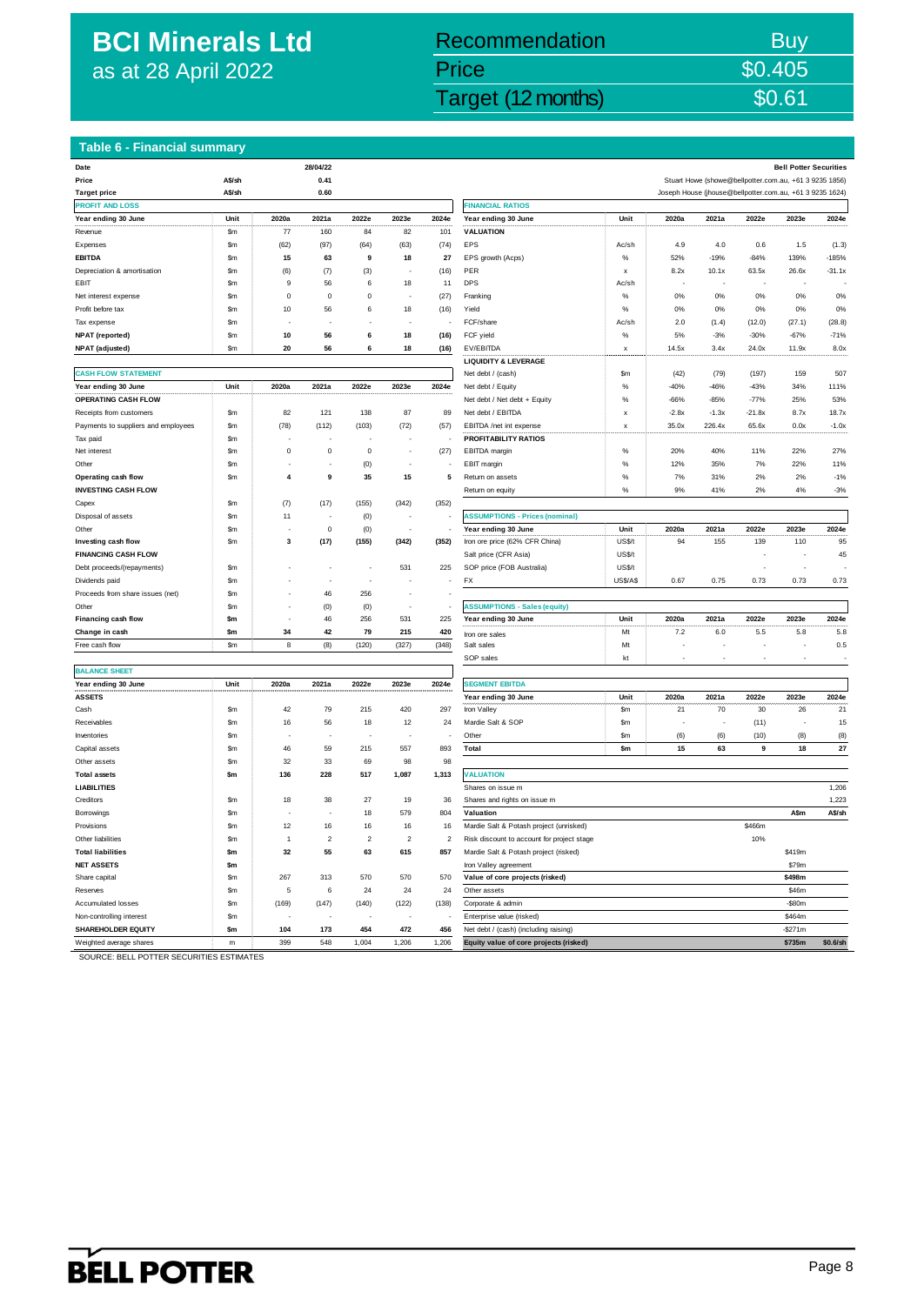#### **Recommendation structure**

**Buy:** Expect >15% total return on a 12 month view. For stocks regarded as 'Speculative' a return of >30% is expected.

**Hold:** Expect total return between -5% and 15% on a 12 month view

**Sell:** Expect <-5% total return on a 12 month view

*Speculative Investments are either start-up enterprises with nil or only prospective operations or recently commenced operations with only forecast cash flows, or companies that have commenced operations or have been in operation for some time but have only forecast cash flows and/or a stressed balance sheet.*

*Such investments may carry an exceptionally high level of capital risk and volatility of returns.* 

#### **Research Team**

| <b>Staff Member</b> | <b>Title/Sector</b>          | Phone         | @bellpotter.com.au |
|---------------------|------------------------------|---------------|--------------------|
| Chris Savage        | Head of Research/Industrials | 612 8224 2835 | csavage            |
| Analysts            |                              |               |                    |
| John Hester         | Healthcare                   | 612 8224 2871 | jhester            |
| Anubhay Saxena      | Healthcare                   | 612 8224 2846 | asaxena            |
| Tara Speranza       | Healthcare                   | 612 8224 2815 | tsperanza          |
| Marcus Barnard      | Industrials                  | 618 9326 7673 | mbarnard           |
| Sam Brandwood       | Industrials                  | 612 8224 2850 | sbrandwood         |
| Olivia Hagglund     | Industrials                  | 612 8224 2813 | ohagglund          |
| Hamish Murray       | Industrials                  | 613 9235 1813 | hmurray            |
| Chami Ratnapala     | Industrials                  | 612 8224 2845 | cratnapala         |
| Jonathan Snape      | Industrials                  | 613 9235 1601 | jsnape             |
| David Coates        | Resources                    | 612 8224 2887 | dcoates            |
| <b>Stuart Howe</b>  | Resources                    | 613 9235 1856 | showe              |
| <b>Brad Watson</b>  | <b>Resources</b>             | 618 9326 7672 | bwatson            |
| Regan Burrows       | Resources                    | 618 9326 7677 | rburrows           |
| Joseph House        | Resources                    | 613 9235 1624 | jhouse             |
| <b>Associates</b>   |                              |               |                    |
| Michael Ardrey      | Associate Analyst            | 613 9256 8782 | mardrey            |
| Daniel Laing        | <b>Associate Analyst</b>     | 612 8224 2886 | dlaing             |
|                     |                              |               |                    |

#### **Research Coverage & Policies**

For Bell Potter Securities' Research Coverage Decision Making Process and Research Independence Policy please refer to our company website: https://bellpotter.com.au/research-independence-policy/

#### **Authoring Research Analyst's Certification**

The Authoring Research Analyst is responsible for the content of this Research Report, and, certifies that with respect to each security that the Analyst covered in this Report (1) all the views expressed accurately reflect the Analyst's personal views about those securities and were prepared in an independent manner and (2) no part of the Analyst's compensation was, is or will be, directly or indirectly, related to specific recommendations or views expressed by that Research Analyst in the Research Report.

#### **Research Analyst's Compensation**

Research Analyst's compensation is determined by Bell Potter Securities Research Management and Bell Potter Securities' Senior Management and is based upon activities and services intended to benefit the investor clients of Bell Potter Securities Ltd. Compensation is not linked to specific transactions or recommendations. Like all Company employees Research Analysts receive compensation that is impacted by overall Company profitability.

#### **Prices**

The Price appearing in the Recommendation panel on page 1 of the Research Report is the Closing Price on the Date of the Research Report (appearing in the top right hand corner of page 1 of the Research Report), unless a before midday (am) time appears below the Date of the Research Report in which case the Price appearing in the Recommendation panel will be the Closing Price on the business day prior to the Date of the Research Report.

#### **Availability**

The completion and first dissemination of a Recommendation made within a Research Report are shortly after the close of the Market on the Date of the Research Report, unless a before midday (am) time appears below the Date of the Research Report in which case the Research Report will be completed and first disseminated shortly after that am time

Disclosure: Bell Potter Securities acted as Joint Lead Manager to BCI's \$48m equity raising in September 2020 and \$260m equity raising in December 2021 and received fees for that service.

#### **Dissemination**

Bell Potter generally disseminates its Research to the Company's Institutional and Private Clients via both proprietary and non-proprietary electronic distribution platforms. Certain Research may be disseminated only via the Company's proprietary distribution platforms; however such Research will not contain changes to earnings forecasts, target price, investment or risk rating or investment thesis or be otherwise inconsistent with the Author's previously published Research. Certain Research is made available only to institutional investors to satisfy regulatory requirements. Individual Bell Potter Research Analysts may also opt to circulate published Research to one or more Clients by email; such email distribution is discretionary and is done only after the Research has been disseminated. The level and types of service provided by Bell Potter Research Analysts to Clients may vary depending on various factors such as the Client's individual preferences as to frequency and manner of receiving communications from Analysts, the Client's risk profile and investment focus and perspective (e.g. market-wide, sector specific long term and short term etc.) the size and scope of the overall Client relationship with the Company and legal and regulatory constraints*.*